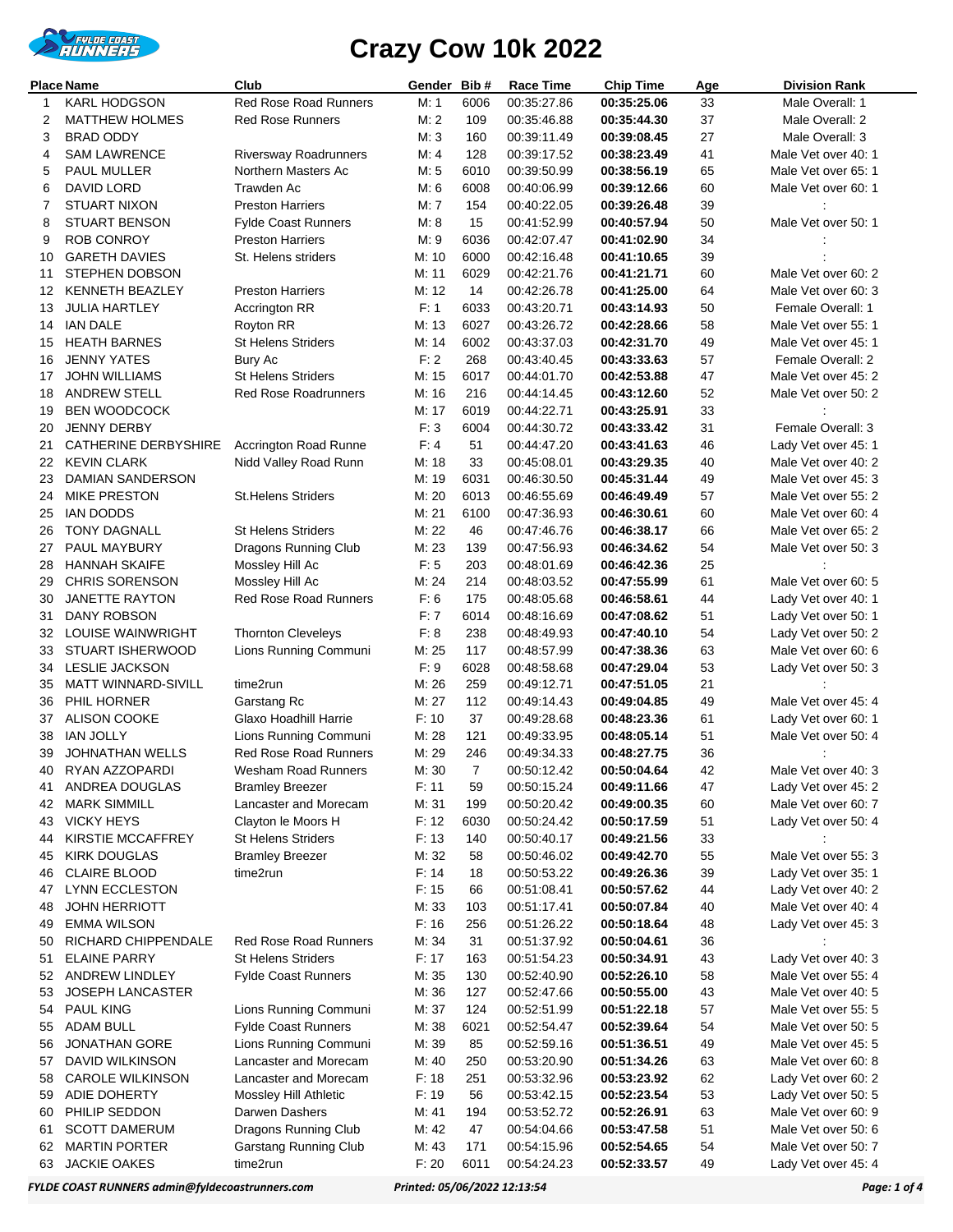

|          | <b>Place Name</b>                        | Club                                                | Gender Bib#    |                | Race Time                  | <b>Chip Time</b>           | Age      | <b>Division Rank</b>                       |
|----------|------------------------------------------|-----------------------------------------------------|----------------|----------------|----------------------------|----------------------------|----------|--------------------------------------------|
| 64       | <b>PAULA STELL</b>                       | Red Rose Roadrunners                                | F: 21          | 217            | 00:54:40.63                | 00:53:11.57                | 49       | Lady Vet over 45: 5                        |
| 65       | PHIL HOLDEN                              | time2run                                            | M: 44          | 6007           | 00:54:40.71                | 00:52:56.37                | 58       | Male Vet over 55: 6                        |
| 66       | <b>LINDSEY BLACK</b>                     | <b>Liverpool Running Bugs</b>                       | F: 22          | 17             | 00:54:51.89                | 00:53:13.79                | 44       | Lady Vet over 40: 4                        |
| 67       | VALERIE VALOVIN                          |                                                     | F: 23          | 236            | 00:55:02.39                | 00:53:33.07                | 60       | Lady Vet over 60: 3                        |
| 68       | LAURA RENKE                              |                                                     | F: 24          | 176            | 00:55:06.44                | 00:53:50.84                | 36       | Lady Vet over 35: 2                        |
| 69       | <b>REBECCA WELLS</b>                     | Red Rose Road Running                               | F: 25          | 245            | 00:55:10.88                | 00:53:58.81                | 28       |                                            |
| 70       | DANIEL COWGILL                           |                                                     | M: 45          | 41             | 00:55:23.39                | 00:53:25.33                | 31       |                                            |
| 71       | <b>LAURA ELLIOTT</b>                     | <b>Riversway Road Runners</b>                       | F:26           | 67             | 00:55:26.16                | 00:53:54.84                | 40       | Lady Vet over 40: 5                        |
| 72       | <b>KATHRYN CHESTER</b>                   | <b>Fylde Coast Runners</b>                          | F: 27          | 30             | 00:55:27.14                | 00:55:14.35                | 52       | Lady Vet over 50: 6                        |
| 73       | <b>HELEN SCHOFIELD</b>                   | Wesham                                              | F: 28          | 192            | 00:55:30.71                | 00:54:09.88                | 48       | Lady Vet over 45: 6                        |
| 74       | DONNA RICHARDSON                         |                                                     | F: 29          | 178            | 00:55:32.73                | 00:55:12.19                | 39       | Lady Vet over 35: 3                        |
| 75       | <b>JIM CARTER</b>                        | <b>Garstang Running Club</b>                        | M: 46          | 28             | 00:55:39.22                | 00:54:17.91                | 53       | Male Vet over 50: 8                        |
| 76<br>77 | SARAH MOORE<br><b>SHARRON BOYLAN</b>     | Hoylake Road Runners<br>time2run                    | F: 30<br>F: 31 | 150<br>21      | 00:55:39.68<br>00:55:39.98 | 00:54:14.87<br>00:53:55.89 | 34<br>42 | Lady Vet over 40: 6                        |
| 78       | <b>JULIE PRESTON</b>                     |                                                     | F: 32          | 173            | 00:55:39.98                | 00:54:28.15                | 51       | Lady Vet over 50: 7                        |
| 79       | <b>GEMMA GRIFFITHS</b>                   |                                                     | F: 33          | 90             | 00:55:40.91                | 00:54:16.09                | 34       |                                            |
| 80       | <b>JANE TAYLOR</b>                       | Women on the Run                                    | F: 34          | 226            | 00:55:41.95                | 00:54:08.32                | 53       | Lady Vet over 50: 8                        |
| 81       | <b>MICHAEL CROWTHER</b>                  |                                                     | M: 47          | 6023           | 00:55:44.16                | 00:55:16.59                | 64       | Male Vet over 60: 10                       |
| 82       | <b>SALLY SMITH</b>                       |                                                     | F: 35          | 211            | 00:56:07.38                | 00:54:33.06                | 55       | Lady Vet over 55: 1                        |
| 83       | <b>EMMA LANCASTER</b>                    |                                                     | F: 36          | 126            | 00:56:11.69                | 00:54:16.63                | 47       | Lady Vet over 45: 7                        |
| 84       | <b>CLAIRE HORNER</b>                     | Garstang                                            | F: 37          | 113            | 00:56:13.96                | 00:54:12.23                | 48       | Lady Vet over 45: 8                        |
| 85       | <b>ELIZABETH BAILEY</b>                  | Garstang                                            | F: 38          | 8              | 00:56:16.43                | 00:54:14.62                | 49       | Lady Vet over 45: 9                        |
| 86       | <b>MARK PECK</b>                         |                                                     | M: 48          | 166            | 00:56:17.13                | 00:55:03.30                | 50       | Male Vet over 50: 9                        |
| 87       | <b>SARAH WILSON</b>                      | <b>Preston Harriers</b>                             | F: 39          | 255            | 00:56:33.23                | 00:54:50.58                | 37       | Lady Vet over 35: 4                        |
| 88       | <b>STEVE SALMON</b>                      |                                                     | M: 49          | 186            | 00:56:35.22                | 00:55:11.60                | 61       | Male Vet over 60: 11                       |
| 89       | LAURA DE,ÄÔATH                           | <b>St Helens Striders</b>                           | F: 40          | 50             | 00:56:43.95                | 00:55:21.13                | 40       | Lady Vet over 40: 7                        |
| 90       | ROBERT TODD                              | Dragons Running Club                                | M: 50          | 229            | 00:56:54.38                | 00:56:38.72                | 60       | Male Vet over 60: 12                       |
| 91       | <b>DERRICK HARRIS</b>                    |                                                     | M: 51          | 97             | 00:57:01.16                | 00:56:39.33                | 53       | Male Vet over 50: 10                       |
| 92       | <b>JOHN CLUCAS</b>                       | <b>Blackburn RR</b>                                 | M: 52          | 6024           | 00:57:07.14                | 00:55:27.79                | 60       | Male Vet over 60: 13                       |
| 93       | <b>JANE DAMERUM</b>                      | Dragons Running Club                                | F: 41          | 48             | 00:57:17.68                | 00:55:38.83                | 46       | Lady Vet over 45: 10                       |
| 94       | ANITA HALL                               | <b>St Helens Striders</b>                           | F: 42          | 93             | 00:57:19.45                | 00:57:10.62                | 53       | Lady Vet over 50: 9                        |
| 95       | <b>JO HERRIOTT</b>                       | <b>St Helens Striders</b>                           | F: 43          | 102            | 00:57:19.88                | 00:55:57.06                | 45       | Lady Vet over 45: 11                       |
| 96       | <b>GEMMA ADEN</b>                        | St.Helens Striders                                  | F:44           | $\overline{2}$ | 00:57:21.43                | 00:55:59.37                | 39       | Lady Vet over 35: 5                        |
| 97       | JON DOBSON                               | St. Helens Striders                                 | M: 53          | 53             | 00:57:22.62                | 00:56:01.56                | 65       | Male Vet over 65: 3                        |
| 98       | DAVID EMMISON                            | time2run                                            | M: 54          | 68             | 00:57:23.44                | 00:55:25.62                | 35       |                                            |
| 99       | <b>TONY WOODCOCK</b><br>100 IAN TRENCHER |                                                     | M: 55<br>M: 56 | 265<br>232     | 00:58:18.67<br>00:58:18.70 | 00:58:02.83<br>00:56:54.04 | 48<br>45 | Male Vet over 45: 6<br>Male Vet over 45: 7 |
| 101      | <b>SUSAN BATTERSBY</b>                   |                                                     | F: 45          | 13             | 00:58:48.19                | 00:58:35.11                | 58       | Lady Vet over 55: 2                        |
|          | 102 DIANNE SORENSEN                      | Mossley Hill Ac                                     | F.46           | 213            | 00:58:52.87                | 00:57:33.79                | 53       | Lady Vet over 50: 10                       |
|          | 103 GERARD THORPE                        | Garstang                                            | M: 57          | 228            | 00:58:55.37                | 00:57:26.05                | 64       | Male Vet over 60: 14                       |
|          | 104 JAYNE TOMLINSON                      |                                                     | F: 47          | 231            | 00:59:18.21                | 00:57:29.88                | 52       | Lady Vet over 50: 11                       |
|          | 105 CAROLE BAILEY                        |                                                     | F: 48          | 9              | 00:59:21.37                | 00:57:26.65                | 47       | Lady Vet over 45: 12                       |
|          | 106 JILLIAN HEYWOOD                      | Royton Road Runners                                 | F: 49          | 6026           | 00:59:32.12                | 00:57:53.77                | 51       | Lady Vet over 50: 12                       |
|          | 107 RACHEL TICKLE                        | <b>St Helens Striders</b>                           | F: 50          | 6016           | 00:59:33.62                | 00:59:24.28                | 36       | Lady Vet over 35: 6                        |
|          | 108 JENNY HOLLAND                        |                                                     | F: 51          | 108            | 00:59:35.35                | 00:58:07.29                | 39       | Lady Vet over 35: 7                        |
|          | 109 HODGSON SUSAN                        | Lancaster and Morecam                               | F: 52          | 223            | 00:59:36.37                | 00:58:10.06                | 61       | Lady Vet over 60: 4                        |
|          | 110 CHRISTINE PERRY                      | Lancaster & Morecambe                               | F: 53          | 6020           | 00:59:37.92                | 00:59:27.59                | 65       | Lady Vet over 65+: 1                       |
|          | 111 KATI WOOD                            | <b>Lancaster Runners</b>                            | $\therefore$ 1 | 262            | 00:59:48.35                | 00:59:34.06                | 35       |                                            |
|          | 112 RICHARD BRIERS                       |                                                     | M: 58          | 24             | 01:00:00.36                | 00:58:21.70                | 37       |                                            |
|          | 113 CLAIRE WOOD                          |                                                     | F: 54          | 264            | 01:00:04.35                | 00:58:12.29                | 46       | Lady Vet over 45: 13                       |
|          | 114 LISA RICHARDSON                      | Garstang                                            | F: 55          | 177            | 01:00:05.86                | 00:59:45.32                | 43       | Lady Vet over 40: 8                        |
|          | 115 ELAINE SIMMILL                       | Lancaster and Morecam                               | F: 56          | 198            | 01:00:13.60                | 00:58:52.53                | 61       | Lady Vet over 60: 5                        |
|          | 116 EMMA ATHERTON                        | time2run                                            | F: 57          | 6001           | 01:00:16.17                | 00:58:24.85                | 43       | Lady Vet over 40: 9                        |
|          | 117 SAMANTHA SAUNDERS-<br>ROSE           | Dragons Running Club                                | F: 58          | 191            | 01:00:19.60                | 01:00:03.51                | 43       | Lady Vet over 40: 10                       |
|          | 118 NEIL PATEL                           |                                                     | M: 59          | 6012           | 01:00:28.41                | 00:59:52.82                | 38       |                                            |
|          | 119 JACKIE DOBSON                        | <b>St. Helens Striders</b>                          | F: 59          | 52             | 01:00:45.85                | 00:59:18.53                | 61       | Lady Vet over 60: 6                        |
|          | 120 LESLEY NIXON                         | <b>Red Rose Road Runners</b>                        | F: 60          | 155            | 01:00:47.85                | 00:59:05.51                | 55       | Lady Vet over 55: 3                        |
|          | 121 NICKY COOPER                         |                                                     | F: 61          | 6025           | 01:01:03.16                | 00:59:06.49                | 46       | Lady Vet over 45: 14                       |
|          | 122 CAROLE BARTLETT                      |                                                     | F: 62          | 11             | 01:01:24.61                | 00:59:29.79                | 60       | Lady Vet over 60: 7                        |
|          | 123 BRIAN HANLEY<br>124 KAREN PRESTON    | <b>Red Rose Road Runners</b><br>St Helens Strider's | M: 60<br>F: 63 | 95<br>172      | 01:01:28.86<br>01:02:23.10 | 00:59:56.67<br>01:02:12.27 | 55<br>59 | Male Vet over 55: 7<br>Lady Vet over 55: 4 |
|          | 125 ROSEMARY WHITTLE                     |                                                     | F: 64          | 248            | 01:02:34.66                | 01:00:58.55                | 55       | Lady Vet over 55: 5                        |
|          |                                          |                                                     |                |                |                            |                            |          |                                            |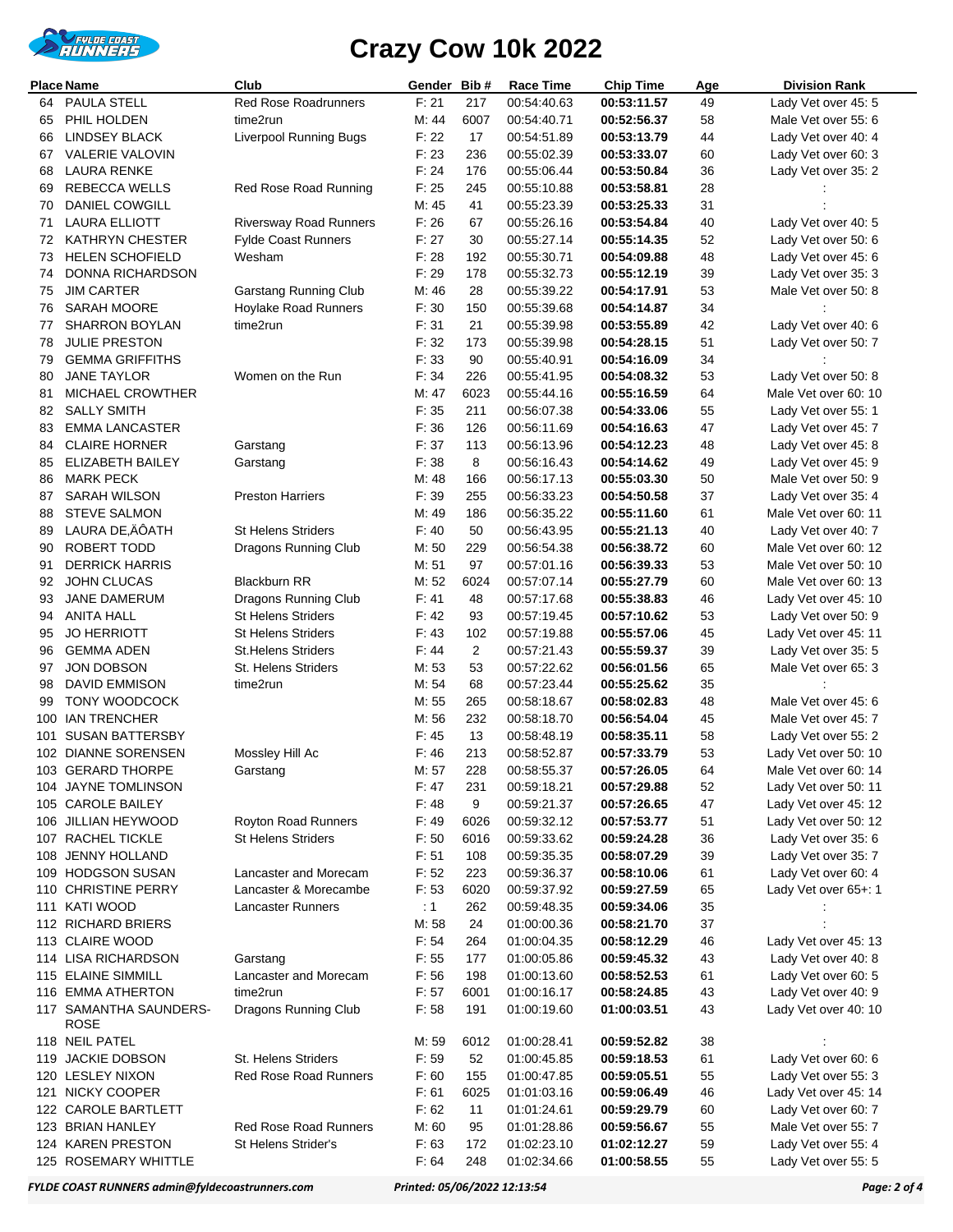

|     | <b>Place Name</b>                     | Club                          | Gender | Bib#           | Race Time   | Chip Time   | Age | <b>Division Rank</b> |
|-----|---------------------------------------|-------------------------------|--------|----------------|-------------|-------------|-----|----------------------|
|     | 126 JANET TOMKINSON                   |                               | F: 65  | 230            | 01:02:35.41 | 01:00:59.06 | 61  | Lady Vet over 60: 8  |
|     | 127 JAN DORAN                         | Robin Park Runners, W         | F:66   | 57             | 01:03:01.66 | 01:01:10.59 | 65  | Lady Vet over 65+: 2 |
|     | 128 LOUISE WITHNELL                   | <b>Red Rose Road Runners</b>  | F: 67  | 261            | 01:03:06.60 | 01:01:34.41 | 49  | Lady Vet over 45: 15 |
|     | 129 CARL WINGFIELD                    |                               | M: 61  | 258            | 01:03:09.66 | 01:02:40.30 | 51  | Male Vet over 50: 11 |
|     | 130 TREVOR FISHWICK                   | <b>Bolton Tri Club</b>        | M: 62  | 77             | 01:03:28.92 | 01:01:34.61 | 50  | Male Vet over 50: 12 |
|     | 131 SUZANNE WILLIAMS                  |                               | F: 68  | 253            | 01:03:29.91 | 01:01:36.08 | 50  | Lady Vet over 50: 13 |
|     | 132 ROBERT WILSON                     |                               | M: 63  | 257            | 01:03:34.16 | 01:02:06.34 | 56  | Male Vet over 55: 8  |
|     | 133 KAYLEIGH CLITHEROE                | Garstang Running Club         | F: 69  | 36             | 01:03:34.83 | 01:03:26.55 | 36  | Lady Vet over 35: 8  |
|     | 134 KATIE SKARRATTS                   |                               | M: 64  | 204            | 01:03:59.41 | 01:02:01.60 | 32  |                      |
|     | 135 MONIKA ALDELIME                   | Southport Strollers           | F: 70  | $\overline{4}$ | 01:04:21.58 | 01:03:49.86 | 48  | Lady Vet over 45: 16 |
|     | 136 KATE PARKINSON                    | Southport Coasters Ru         | F: 71  | 162            | 01:04:23.38 | 01:03:51.85 | 38  | Lady Vet over 35: 9  |
|     | 137 LEANNE FINCH                      | <b>Red Rose Road Runners</b>  | F.72   | 74             | 01:04:24.35 | 01:02:29.52 | 43  | Lady Vet over 40: 11 |
|     | 138 SARAH GREAVES                     |                               | F: 73  | 86             | 01:04:48.66 | 01:02:54.84 | 48  | Lady Vet over 45: 17 |
|     | 139 KAREN CHANDISINGH                 |                               | F: 74  | 29             | 01:04:51.08 | 01:02:57.02 | 50  | Lady Vet over 50: 14 |
| 140 | <b>EMILY JAMES</b>                    |                               | F: 75  | 118            | 01:04:56.65 | 01:03:04.93 | 45  | Lady Vet over 45: 18 |
| 141 | MICHELLE HEYWOOD                      |                               | F: 76  | 105            | 01:05:01.13 | 01:03:17.04 | 50  | Lady Vet over 50: 15 |
|     | 142 SANDRA FREEMAN                    | <b>Btr Road Runners</b>       | F: 77  | 81             | 01:05:10.90 | 01:04:52.35 | 56  | Lady Vet over 55: 6  |
|     | <b>143 BECKIE WATERTON</b>            | <b>Btr Road Runners</b>       | F: 78  | 242            | 01:05:12.39 | 01:03:23.31 | 40  | Lady Vet over 40: 12 |
|     | 144 JANE DASGUPTA                     | <b>Btr Roadrunners</b>        | F: 79  | 49             | 01:05:13.91 | 01:03:25.83 | 54  | Lady Vet over 50: 16 |
|     | 145 MARGOT MAYBURY                    | Dragons Running Club          | F: 80  | 138            | 01:05:14.59 | 01:04:55.80 | 52  | Lady Vet over 50: 17 |
|     | 146 WENDY JONES                       | <b>Btr Road Runners</b>       | F: 81  | 122            | 01:05:15.18 | 01:03:27.11 | 50  | Lady Vet over 50: 18 |
|     | 147 CARRIE MUGAN                      |                               | F: 82  | 151            | 01:05:24.07 | 01:04:40.35 | 44  | Lady Vet over 40: 13 |
|     | 148 JACQUIE BONWORTH                  | <b>Preston Harriers</b>       | F: 83  | 19             | 01:05:37.83 | 01:05:27.25 | 62  | Lady Vet over 60: 9  |
|     | 149 JOE SINGLETON                     | time2run                      | M: 65  | 202            | 01:05:38.38 | 01:05:10.07 | 19  |                      |
|     | 150 PENNY FROST                       | time2run                      | F: 84  | 82             | 01:05:38.85 | 01:05:13.28 | 35  | Lady Vet over 35: 10 |
| 151 | <b>STEPHEN HILL</b>                   | <b>Robin Park Runners</b>     | M: 66  | 106            | 01:05:57.66 | 01:04:06.59 | 69  | Male Vet over 65: 4  |
|     | 152 VIKI WALSH                        | Darwen Dashers                | F: 85  | 240            | 01:06:10.82 | 01:04:33.97 | 44  | Lady Vet over 40: 14 |
|     | 153 SAMMIE COX                        | Lions Running Communi         | F: 86  | 6003           | 01:06:32.84 | 01:04:43.02 | 31  |                      |
|     | 154 LEE SHERRINGTON                   |                               | M: 67  | 197            | 01:06:53.38 | 01:05:18.56 | 49  | Male Vet over 45: 8  |
|     | 155 SUSAN HARGREAVES                  | <b>Fylde Coast Runners</b>    | F: 87  | 96             | 01:07:02.38 | 01:05:11.73 | 45  | Lady Vet over 45: 19 |
|     | 156 AMANDA MACKIE                     |                               | F: 88  | 133            | 01:07:10.87 | 01:05:03.20 | 32  |                      |
|     | 157 MICHELLE RUTHERFORD               |                               | F: 89  | 182            | 01:07:12.85 | 01:05:15.78 | 54  | Lady Vet over 50: 19 |
|     | 158 NISH DOBSON                       |                               | F: 90  | 54             | 01:08:18.31 | 01:06:36.67 | 52  | Lady Vet over 50: 20 |
|     | 159 KAY CURTIS                        | Mossley Hill Athletic         | F: 91  | 45             | 01:08:21.82 | 01:06:48.75 | 45  | Lady Vet over 45: 20 |
|     | 160 LEA MELLODY                       |                               | F: 92  | 145            | 01:09:22.14 | 01:07:34.31 | 59  | Lady Vet over 55: 7  |
| 161 | <b>JAMES COOKE</b>                    | Glaxo Hoadhill Harrie         | M: 68  | 38             | 01:09:22.55 | 01:07:19.70 | 65  | Male Vet over 65: 5  |
|     | 162 IAN GOODLIFFE                     | <b>Blackburn Road Runners</b> | M: 69  | 84             | 01:10:09.11 | 01:09:49.53 | 71  | Male Vet over 70+: 1 |
|     | 163 GILL STABLES                      | <b>Red Rose Runners</b>       | F: 93  | 6015           | 01:10:16.55 | 01:08:20.24 | 60  | Lady Vet over 60: 10 |
|     | 164 CALLUM MACRAE                     |                               | M: 70  | 134            | 01:10:18.13 | 01:08:25.31 | 51  | Male Vet over 50: 13 |
|     | 165 KATHLEEN BRAYSHAW                 | <b>Blackburn Road Runners</b> | F: 94  | 23             | 01:10:31.36 | 01:08:41.72 | 73  | Lady Vet over 65+: 3 |
|     | 166 PETER COSTELLO                    | <b>Blackburn Road Runners</b> | M: 71  | 39             | 01:10:32.11 | 01:08:37.79 | 63  | Male Vet over 60: 15 |
|     | 167 MARK EVANS                        |                               | M: 72  | 69             | 01:10:32.82 | 01:08:39.51 | 53  | Male Vet over 50: 14 |
|     | 168 FELICITY WALKER                   |                               | F: 95  | 239            | 01:11:51.86 | 01:09:56.04 | 29  |                      |
|     | 169 ALEXIA O'FLAHERTY                 |                               | F: 96  | 158            | 01:12:13.31 | 01:11:55.48 | 41  | Lady Vet over 40: 15 |
|     | 170 VANESSA KAY                       |                               | F: 97  | 123            | 01:12:13.62 | 01:10:28.79 | 47  | Lady Vet over 45: 21 |
|     | 171 ALISON WIGHTMAN                   |                               | F: 98  | 249            | 01:12:54.84 | 01:10:46.52 | 48  | Lady Vet over 45: 22 |
|     | 172 HELEN GREEN                       |                               | F: 99  | 88             | 01:12:55.80 | 01:10:47.98 | 45  | Lady Vet over 45: 23 |
|     | 173 RUTH SARGENT                      | Southport Waterloo Ac         | F: 100 | 190            | 01:12:56.35 | 01:10:50.28 | 48  | Lady Vet over 45: 24 |
|     | 174 LISA ASPINALL ASPINALL            |                               | F: 101 | 6              | 01:13:08.77 | 01:11:25.68 | 52  | Lady Vet over 50: 21 |
|     | 175 MICHAEL BATEMAN                   |                               | M: 73  | 12             | 01:13:09.83 | 01:11:27.17 | 71  | Male Vet over 70+: 2 |
|     | 176 DEBRA HENNESSEY                   | <b>Burnden Road Runners</b>   | F: 102 | 101            | 01:13:39.53 | 01:11:37.71 | 54  | Lady Vet over 50: 22 |
|     | 177 ELLEN NATH                        | <b>Preston Harriers</b>       | F: 103 | 152            | 01:13:41.02 | 01:11:46.71 | 50  | Lady Vet over 50: 23 |
|     | 178 SUSAN HURTLEY                     |                               | F: 104 | 115            | 01:13:43.27 | 01:11:40.20 | 63  | Lady Vet over 60: 11 |
|     | 179 RACHEL FINCH                      |                               | F: 105 | 76             | 01:14:17.33 | 01:13:54.75 | 37  | Lady Vet over 35: 11 |
|     | 180 AMBER MANOIU                      |                               | F: 106 | 136            | 01:14:55.79 | 01:13:18.94 | 32  |                      |
|     | 181 SUSAN WOOD                        |                               | F: 107 | 263            | 01:15:05.76 | 01:13:07.94 | 58  | Lady Vet over 55: 8  |
|     | 182 CAROL BULL                        | <b>Fylde Coast Runners</b>    | F: 108 | 6022           | 01:15:07.07 | 01:13:14.01 | 53  | Lady Vet over 50: 24 |
|     | 183 CHRISTINE BROWN                   |                               | F: 109 | 25             | 01:16:12.75 | 01:14:16.68 | 49  | Lady Vet over 45: 25 |
|     | 184 JUNE BURROW                       |                               | F: 110 | 26             | 01:18:08.99 | 01:16:10.93 | 76  | Lady Vet over 65+: 4 |
|     | 185 REBECCA SKARRATTS                 |                               | F: 111 | 205            | 01:18:41.99 | 01:16:33.31 | 43  | Lady Vet over 40: 16 |
|     | 186 LOUISE BENTLEY<br>187 JEMMA SYKES |                               | F: 112 | 16<br>224      | 01:18:51.31 | 01:16:44.24 | 55  | Lady Vet over 55: 9  |
|     |                                       | Mossley Hill Ac               | F: 113 |                | 01:19:01.49 | 01:17:20.65 | 33  |                      |
|     | 188 AMY MILLER                        |                               | F: 114 | 149            | 01:19:03.74 | 01:16:55.06 | 27  |                      |

*FYLDE COAST RUNNERS admin@fyldecoastrunners.com Printed: 05/06/2022 12:13:54 Page: 3 of 4*